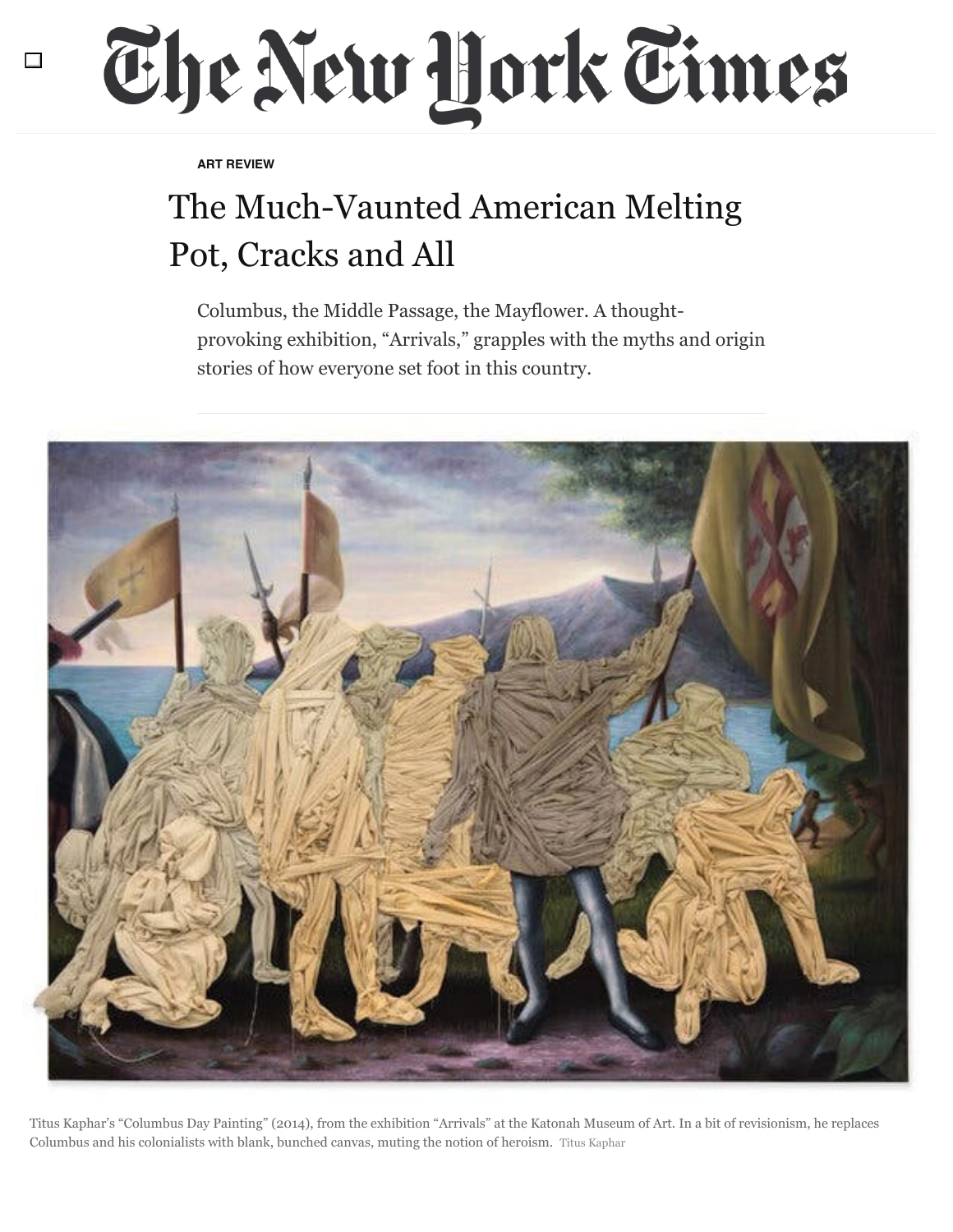## **By Jillian Steinhauer** Jan. 16, 2022

The United States has a vexed relationship with immigration. A core narrative of our country is that it is a melting pot, even though our government has excluded different groups of migrants for centuries. The much-vaunted nickname ["nation of immigrants"](https://www.adl.org/education/resources/tools-and-strategies/jfk-nation-of-immigrants-guide) leaves out those who were here before colonization (Native peoples) and those who were brought here against their will (enslaved Africans). There's a gap, in other words, between the romantic image of America many of us learn about as children and its grittier realities. "Arrivals," a thought-provoking exhibition at the [Katonah Museum of Art,](https://www.katonahmuseum.org/) uses historical and contemporary art to probe that gap.

Curated by the art historian Heather Ewing, the show considers how newcomers to this land have shaped it and been received. Notably, the exhibition dispenses with the word "immigration" in favor of something more capacious: "Arrivals" includes those who may not fit official terminology. In its own way, the show still upholds the idea of the United States as a rare melting pot of peoples and ideas — except it's not starry-eyed about it.



N.C. Wyeth's "Columbus Discovers America (The Royal Standard of Spain)," 1942. Brandywine River Museum of Art

The exhibition begins with a timeline of U.S. policies on immigration and citizenship. It's a grim read — mostly a chronicle of exclusion that sets up Ewing's argument: xenophobia is as foundational an aspect of American life as migration. Ewing punctuates the timeline with reproductions of contemporaneous political cartoons and personal commentary by some of the show's participants, who include Edward Hicks, Alfred Stieglitz, Kara Walker, and Cannupa Hanska Luger. The additions have the effect of making artists seem like faithful keepers of our national moral conscience, but for every cartoon shown skewering an anti-immigrant faction, I wondered how many were also published applauding one.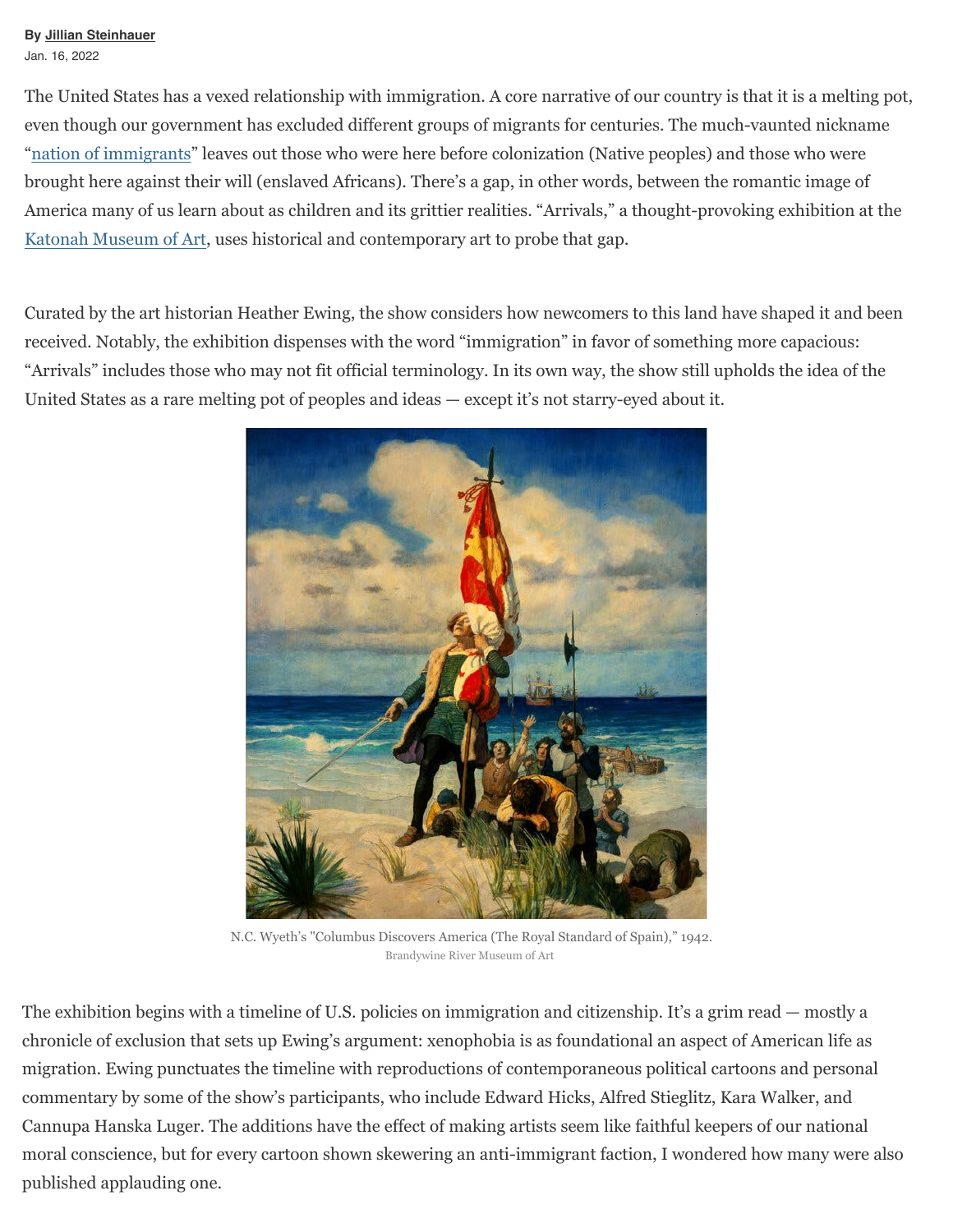The exhibition is built around seven "arrival moments" in U.S. history. These start out specific, with Columbus's 1492 landing in the Bahamas and its effect on the Native peoples there, and become progressively broader, ending with the dissatisfyingly vague category "Today."

Although the show moves chronologically, the moments serve as more than subject matter; they're also themes. In the first section, artworks mythologizing the famous explorer's "discovery" of America share space with ones critiquing the destruction that he brought. N.C. Wyeth's painting "Columbus Discovers America (The Royal Standard of Spain)" (1942) features an emotional Columbus closing his eyes as he touches his sword to the earth and hugs his flag. The Wyeth looks like a riff on John Vanderlyn's monumental painting ["Landing of Columbus](https://www.aoc.gov/explore-capitol-campus/art/landing-columbus)" (1846) for the U.S. Capitol rotunda, which is represented in Katonah by a black-and-white engraving from 1856 by H.B. Hall.



H.B. Hall's engraving "The Landing of Columbus," 1856 (from 1846 painting by John Vanderlyn). via Katonah Museum of Art

The inclusion of Hall's copy, although it's small, helps you appreciate Titus Kaphar's large "Columbus Day Painting" (2014) nearby. The piece borrows Vanderlyn's imagery but replaces the Spanish figures with blank canvas; bunched and wrapped, the canvas mutes their heroism and hints at their spreading of disease. Kaphar is famous for such art historical revisions, and they can sometimes feel gimmicky or overly clever. Seeing this one alongside the originals gives it a rebellious force.

At its best, "Arrivals" offers the feeling of witnessing arguments or conversations between artists across place and time — and it makes you understand the stakes of those conversations. One of the strongest examples is the section devoted to the Middle Passage, the horrific voyage of enslaved Africans to this land between 1619 and 1808. As with the Columbus section, a small, black-and-white engraving serves as a visual anchor: Made by Mathew Carey in 1789, it's a diagram of the inhuman crowding on the lower deck of a slave ship, an American version of the more famous British image disseminated by abolitionists.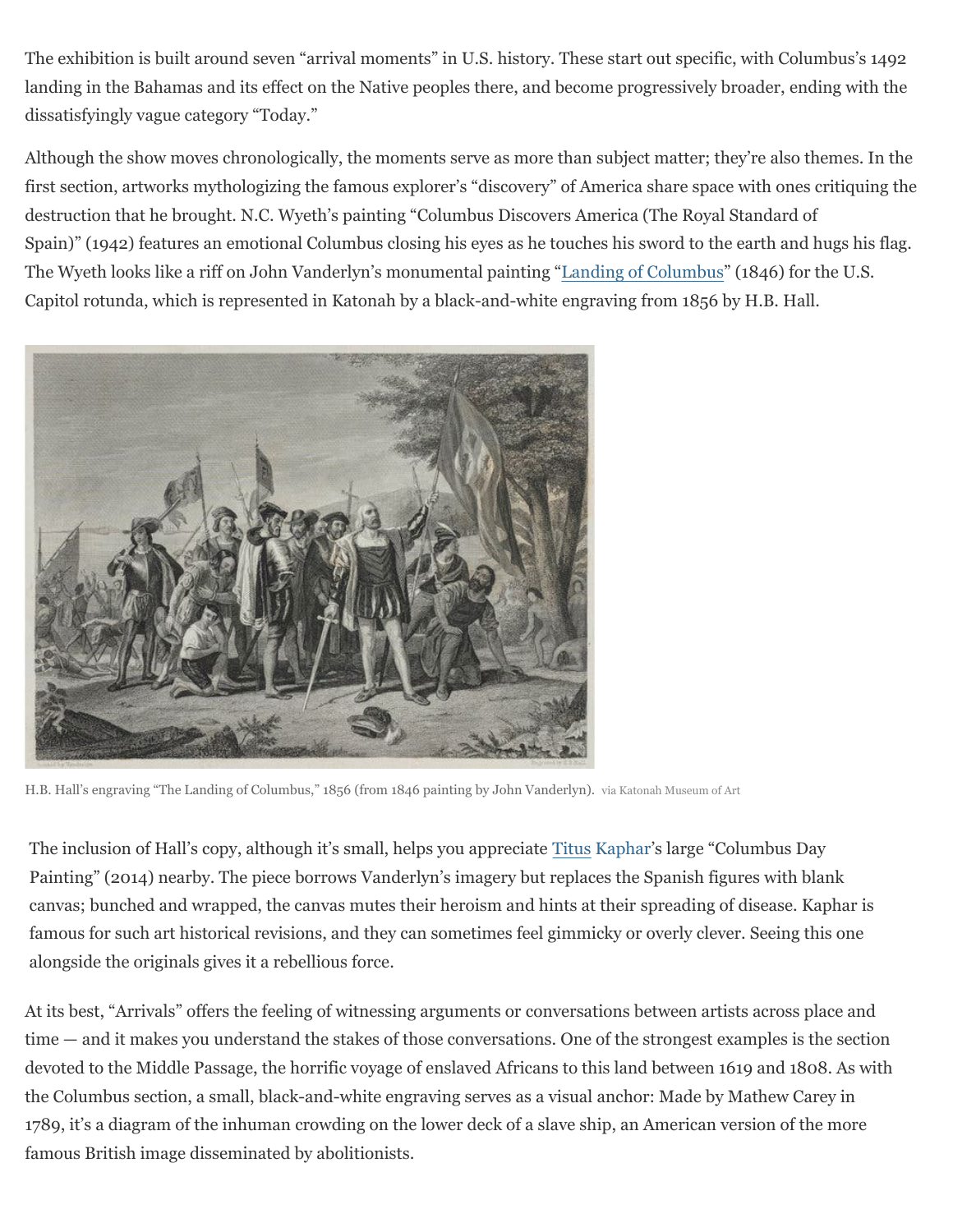

"Plan of an African Ship's Lower Deck, with Negroes, in the Proportion of Not Quite One to a Ton" (1789), a black and white engraving by Mathew Carey. Colonial Williamsburg Foundation

Carey's print is sobering, but its importance is also symbolic: The image of the slave ship becomes a through line, an icon of history with which African American artists contend. In "Stowage" (1997), [Willie Cole](https://www.williecole.com/) transforms it into the imprints of irons, insinuating a connection between enslavement and contemporary domestic labor. [Keith Morrison](http://keithmorrison.com/) makes us feel it more viscerally with a brooding painting, "Middle Passage II" (2010), that places the viewer in the position of a captive looking up from down below. In V[anessa German](https://www.instagram.com/vanessalgerman/?hl=en)'s sculpture, "2 ships passing in the night, or I take my soul with me everywhere i go, thank you" (2014), two Black girls created from found objects carry model ships on their heads. Rather than appearing weighted down, they glide on a skateboard. It seems that the Middle Passage has evolved from solely a burden into an essential part of who they are.

"Arrivals" is, at heart, about identity, which is on trend for today's art world. What makes it refreshing is that it uses a historical framework to take up a familiar subject. The show isn't about race, ethnicity, or gender, though it touches on all those things. It's about how artists can help bolster, complicate, or puncture national myths through their own stories and observations.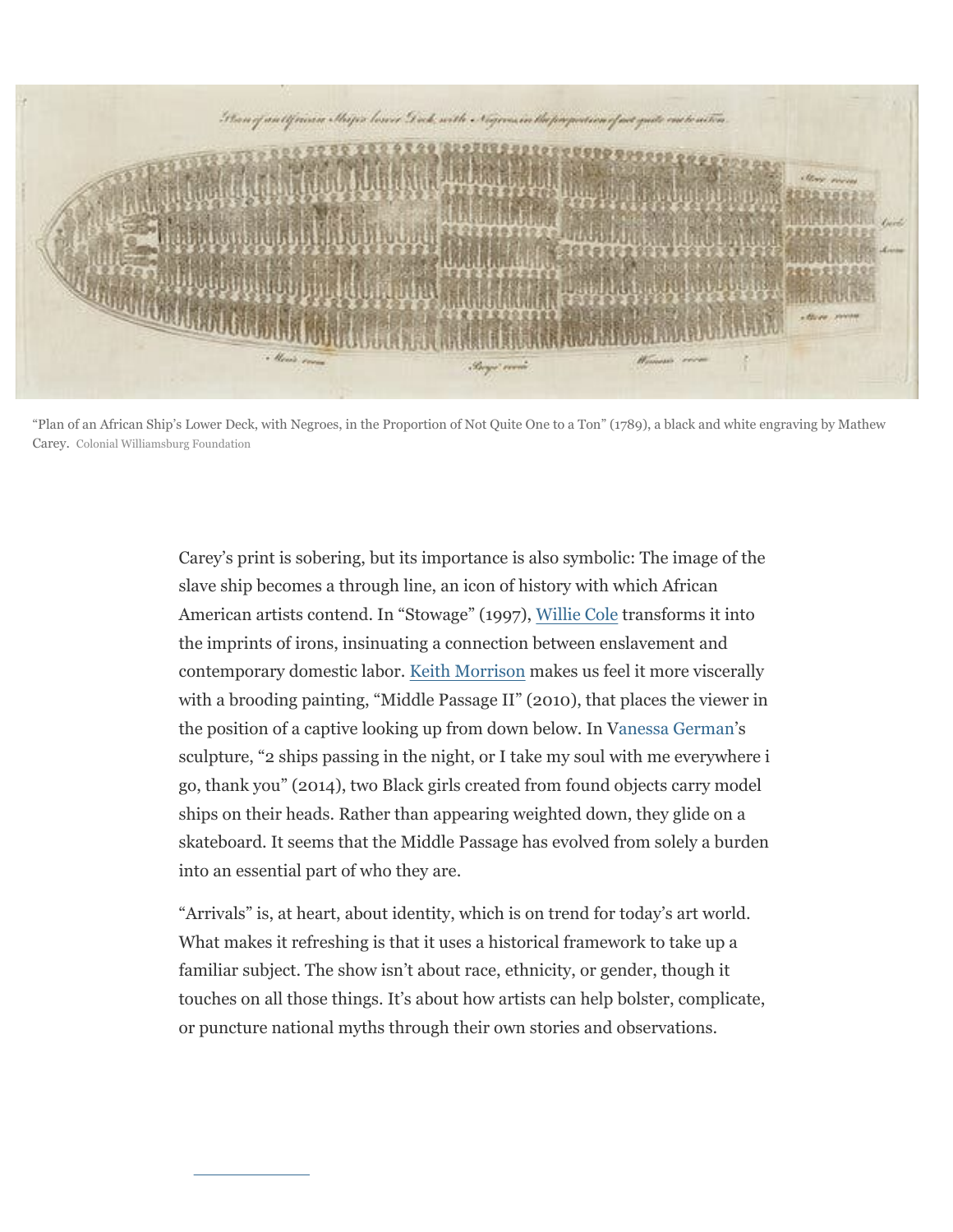

Vanessa German's "2 ships passing in the night, or i take my soul with me everywhere i go, thank you" (2014), in which two Black girls created from found objects carry model ships on their heads. Vanessa German and Petrucci Family Foundation Collection of African American Art

One way they do so is by challenging the state's power to document and confer identity. In the second gallery, which covers the 20th and 21st centuries, I was mesmerized by [Stephanie Syjuco'](https://www.stephaniesyjuco.com/)s small but resolute "Applicants (Migrants)  $\#1, \#2, \#3$ " (2018), which consists of three sets of passport-size photos with the sitters' faces hidden by patterned fabrics. [Annie Lopez](https://annielopezartist.com/) made her brash, funny piece, "Show Me Your Papers and I'll Show You Mine" (2012), in response to Arizona's law allowing police to demand the papers of anyone they think may be undocumented; she took personal documents like her birth certificate and childhood awards and printed them on tamale paper, which she shaped into underwear. Despite their contrasting strategies (concealing vs. revealing), both artists playfully defy a system that wants to catalog and control them.

Ultimately, "Arrivals" left me grappling with a question that is also the title